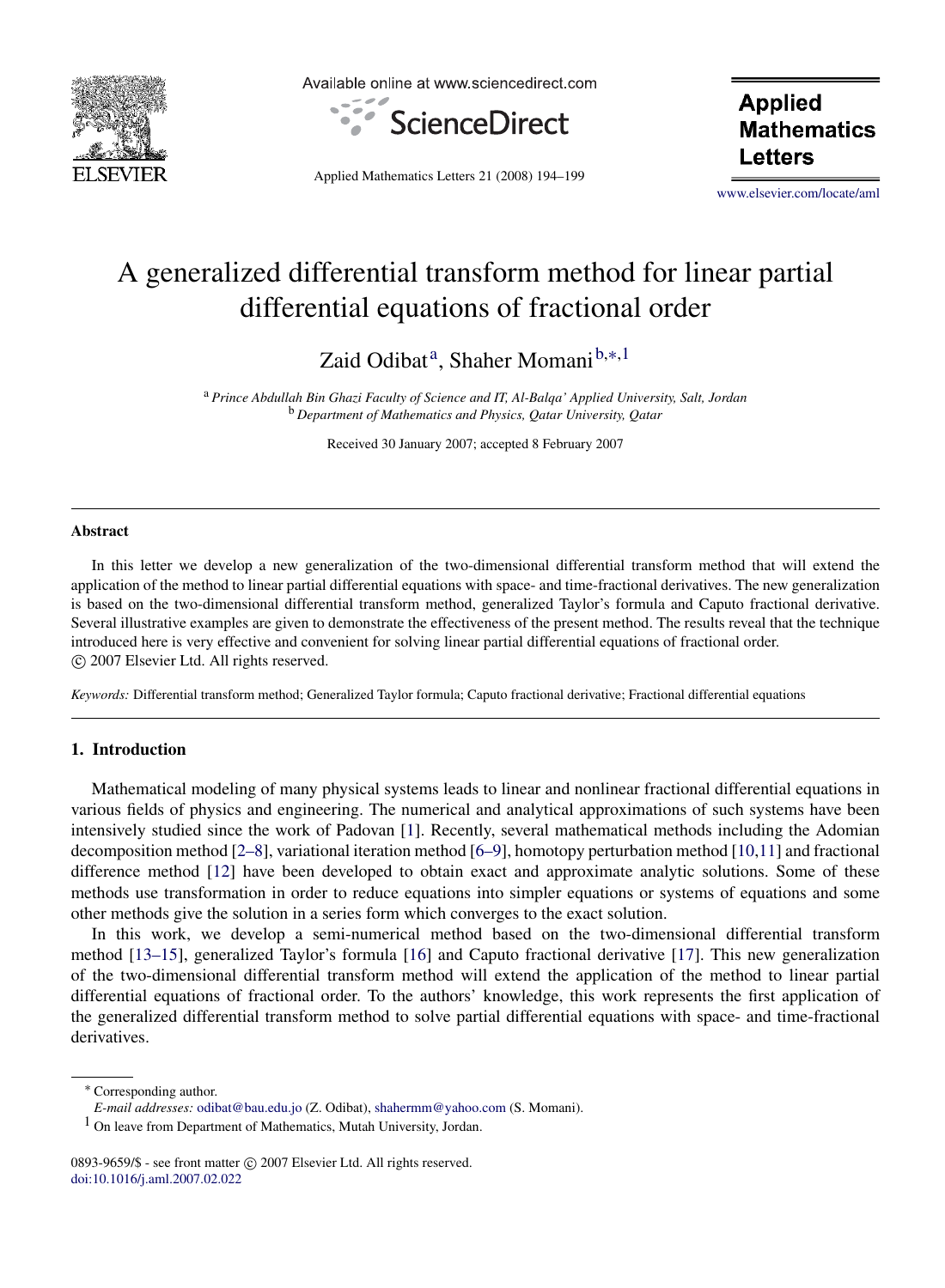There are several definitions of a fractional derivative of order  $\alpha > 0$  [12,17]. The Caputo fractional derivative is defined as

$$
D_a^{\alpha} f(x) = J_a^{m-\alpha} D^m f(x), \qquad (1.1)
$$

where  $m-1 < \alpha \leq m$ . Here  $D^m$  is the usual integer differential operator of order m and  $J_a^{\mu}$  is the Riemann–Liouville integral operator of order  $\mu > 0$ , defined by

$$
J_a^{\mu} f(x) = \frac{1}{\Gamma(\mu)} \int_a^x (x - t)^{\mu - 1} f(t) dt, \quad x > 0.
$$
 (1.2)

The Caputo fractional derivative is considered here because it allows traditional initial and boundary conditions to be included in the formulation of the problem [12]. For more information on the mathematical properties of fractional derivatives and integrals one can consult the aforementioned references.

#### 2. Generalized two-dimensional differential transform method

The differential transform method was first introduced by Zhou [13] who solved linear and nonlinear initial value problems in electric circuit analysis. This method constructs an analytical solution in the form of a polynomial. It is different from the traditional higher order Taylor series method, which requires symbolic computation of the necessary derivatives of the data functions. The Taylor series method computationally takes a long time for large orders. The differential transform is an iterative procedure for obtaining analytic Taylor series solutions of ordinary or partial differential equations. The method is well addressed in [13–15].

In this section we shall derive the generalized two-dimensional differential transform method that we have developed for the numerical solution of linear partial differential equations with space- and time-fractional derivatives. The proposed method is based on a generalized Taylor's formula (for details, see [16]).

Consider a function of two variables  $u(x, y)$ , and suppose that it can be represented as a product of two singlevariable functions, i.e.  $u(x, y) = f(x)g(y)$ . On the basis of the properties of generalized two-dimensional differential transform [14,15], the function  $u(x, y)$  can be represented as

$$
u(x, y) = \sum_{k=0}^{\infty} F_{\alpha}(k)(x - x_0)^{k\alpha} \sum_{h=0}^{\infty} G_{\beta}(h)(y - y_0)^{h\beta}
$$
  
= 
$$
\sum_{k=0}^{\infty} \sum_{h=0}^{\infty} U_{\alpha, \beta}(k, h)(x - x_0)^{k\alpha} (y - y_0)^{h\beta},
$$
 (2.1)

where  $0 < \alpha, \beta \le 1, U_{\alpha,\beta}(k, h) = F_{\alpha}(k)G_{\beta}(h)$  is called the spectrum of  $u(x, y)$ . The generalized two-dimensional differential transform of the function  $u(x, y)$  is as follows:

$$
U_{\alpha,\beta}(k,h) = \frac{1}{\Gamma(\alpha k + 1)\Gamma(\beta h + 1)} \left[ (D_{x_0}^{\alpha})^k (D_{y_0}^{\beta})^h u(x,y) \right]_{(x_0,y_0)},
$$
\n(2.2)

where  $(D_{x_0}^{\alpha})^k = D_{x_0}^{\alpha} D_{x_0}^{\alpha} \cdots D_{x_0}^{\alpha}$ , *k*-times. In this work, the lower case  $u(x, y)$  represents the original function while the upper case  $U_{\alpha,\beta}(k, h)$  stands for the transformed function. On the basis of the definitions (2.1) and (2.2), we have the following results:

**Theorem 2.1.** *Suppose that*  $U_{\alpha,\beta}(k, h)$ *,*  $V_{\alpha,\beta}(k, h)$  *and*  $W_{\alpha,\beta}(k, h)$  *are the differential transformations of the functions*  $u(x, y)$ *,*  $v(x, y)$  *and*  $w(x, y)$ *, respectively;* 

- (a) *if*  $u(x, y) = v(x, y) \pm w(x, y)$ *, then*  $U_{\alpha, \beta}(k, h) = V_{\alpha, \beta}(k, h) \pm W_{\alpha, \beta}(k, h)$ ,
- (b) *if*  $u(x, y) = av(x, y)$ *,*  $a \in \mathbf{R}$ *, then*  $U_{\alpha, \beta}(k, h) = aV_{\alpha, \beta}(k, h)$ *,*

(c) if 
$$
u(x, y) = v(x, y)w(x, y)
$$
, then  $U_{\alpha, \beta}(k, h) = \sum_{r=0}^{k} \sum_{s=0}^{h} V_{\alpha, \beta}(r, h - s)W_{\alpha, \beta}(k - r, s)$ ,

- (d) if  $u(x, y) = (x x_0)^{n\alpha} (y y_0)^{m\beta}$ , then  $U_{\alpha, \beta}(k, h) = \delta(k n)\delta(h m)$ ,
- (e) *if*  $u(x, y) = D_{x_0}^{\alpha} v(x, y), 0 < \alpha \le 1$ , then  $U_{\alpha, \beta}(k, h) = \frac{\Gamma(\alpha(k+1)+1)}{\Gamma(\alpha k+1)}$  $\frac{d\alpha(k+1)+1)}{\Gamma(\alpha k+1)}U_{\alpha,\beta}(k+1,h).$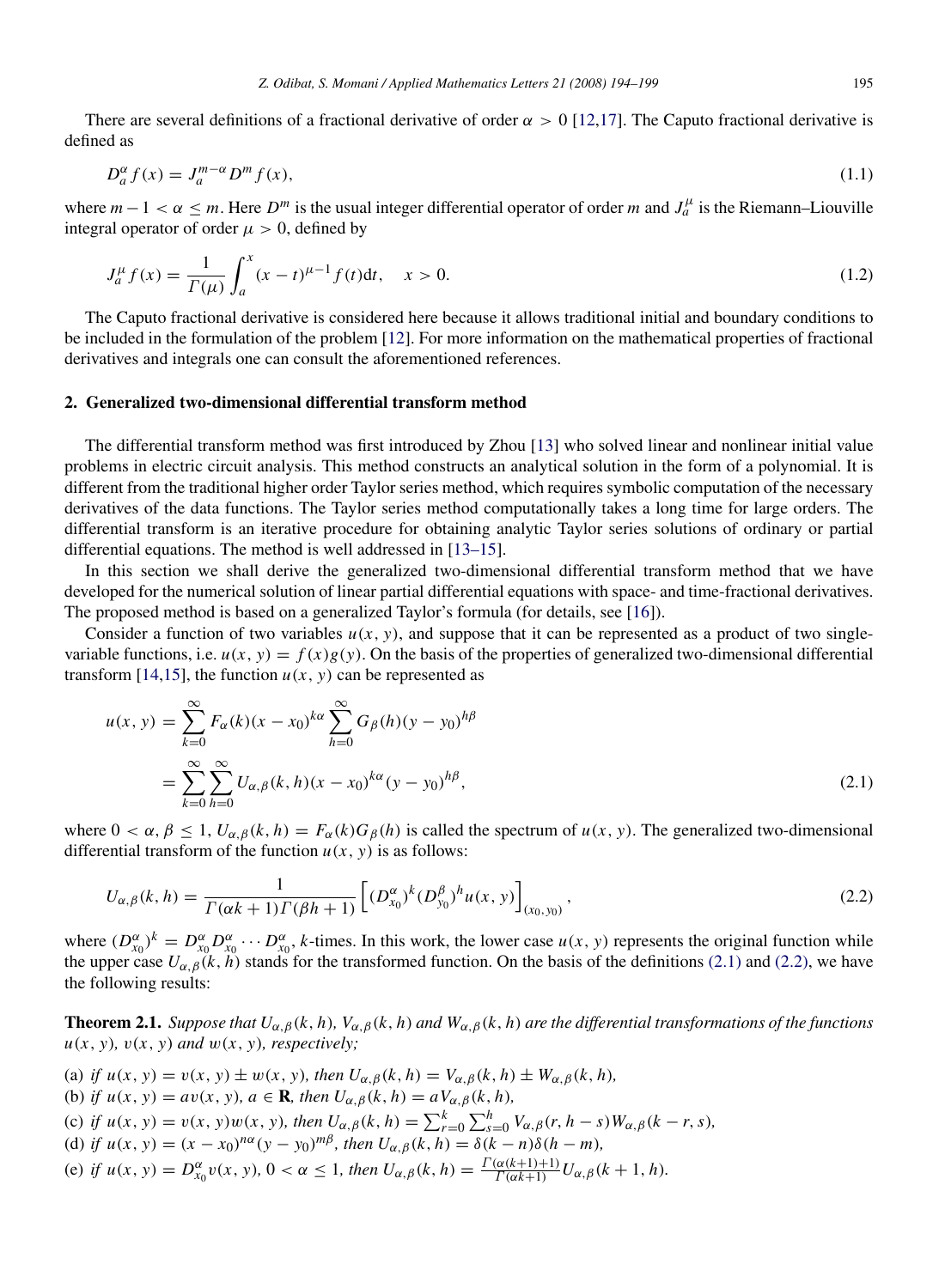**Theorem 2.2.** If  $u(x, y) = f(x)g(y)$  and the function  $f(x) = x^{\lambda}h(x)$ , where  $\lambda > -1$ ,  $h(x)$  has the generalized *Taylor series expansion*  $h(x) = \sum_{n=0}^{\infty} a_n (x - x_0)^{\alpha k}$ , and

- (a)  $\beta < \lambda + 1$  *and*  $\alpha$  *is arbitrary, or*
- (b)  $\beta \geq \lambda + 1$ ,  $\alpha$  *is arbitrary and*  $a_n = 0$  *for*  $n = 0, 1, \ldots m 1$ , where  $m 1 < \beta \leq m$ .

*Then the generalized differential transform* (2.2) *becomes*

$$
U_{\alpha,\beta}(k,h) = \frac{1}{\Gamma(\alpha k + 1)\Gamma(\beta h + 1)} \left[ D_{x_0}^{\alpha k} (D_{y_0}^{\beta})^h u(x,y) \right]_{(x_0,y_0)}.
$$
\n(2.3)

**Proof.** The proof follows immediately from the fact that  $D_{x_0}^{\gamma_1} D_{x_0}^{\gamma_2} f(x) = D_{x_0}^{\gamma_1 + \gamma_2} f(x)$ , under the conditions given in Theorem  $2.2.$   $\Box$ 

**Theorem 2.3.** If  $v(x, y) = f(x)g(y)$ , the function  $f(x)$  satisfies the conditions given in *Theorem* 2.2*, and*  $u(x, y) =$  $D_{x_0}^{\gamma}v(x, y)$ *, then* 

$$
U_{\alpha,\beta}(k,h) = \frac{\Gamma(\alpha(k+1)+\gamma)}{\Gamma(\alpha k+1)} V_{\alpha,\beta}(k+\gamma/\alpha,h).
$$
\n(2.4)

#### 3. Applications and results

In this section we consider a few examples that demonstrate the performance and efficiency of the generalized differential transform method for solving linear partial differential equations with time- or space-fractional derivatives.

Example 3.1. Consider the following linear inhomogeneous time-fractional equation:

$$
\frac{\partial^{\alpha} u}{\partial t^{\alpha}} + x \frac{\partial u}{\partial x} + \frac{\partial^2 u}{\partial x^2} = 2t^{\alpha} + 2x^2 + 2, \quad t > 0,
$$
\n(3.1)

where  $0 < \alpha \leq 1$ , subject to the initial condition

$$
u(x,0) = x^2. \t\t(3.2)
$$

Suppose that the solution  $u(x, t)$  can be represented as a product of single-valued functions. Selecting  $\beta = 1$  and applying the generalized two-dimensional differential transform to both sides of Eq.  $(3.1)$ , the linear inhomogeneous time-fractional equation (3.1) transforms to

$$
U_{\alpha,1}(k, h+1) = \frac{\Gamma(\alpha+1)}{\Gamma(\alpha(h+1)+1)} \left[ -\sum_{r=0}^{k} \sum_{s=0}^{h} \delta(r-1)\delta(h-s)(k-r+1)U_{\alpha,1}(k-r+1, s) - (k+1)(k+2)U_{\alpha,1}(k+2, h) + 2\delta(k)\delta(h-1) + 2\delta(k-2)\delta(h) + 2\delta(k)\delta(h) \right].
$$
 (3.3)

The generalized two-dimensional differential transform of the initial condition (3.2) is

$$
U_{\alpha,1}(k,0) = \delta(k-2). \tag{3.4}
$$

Utilizing the recurrence relation (3.3) and the transformed initial condition (3.4), we get  $U_{\alpha,1}(2,0) = 1$ ,  $U_{\alpha,1}(0,2) = 2 \frac{\Gamma(\alpha+1)}{\Gamma(2\alpha+1)}$  $\frac{T(\alpha+1)}{T(2\alpha+1)}$  and  $U_{\alpha,1}(k, h) = 0$  for  $k \neq 2, h \neq 2$ . Therefore, according to (2.1), the solution of Eq. (3.1) is given by

$$
u(x,t) = x^2 + 2\frac{\Gamma(\alpha+1)}{\Gamma(2\alpha+1)}t^{2\alpha},
$$
\n(3.5)

which is the exact solution of the linear inhomogeneous time-fractional equation (3.1).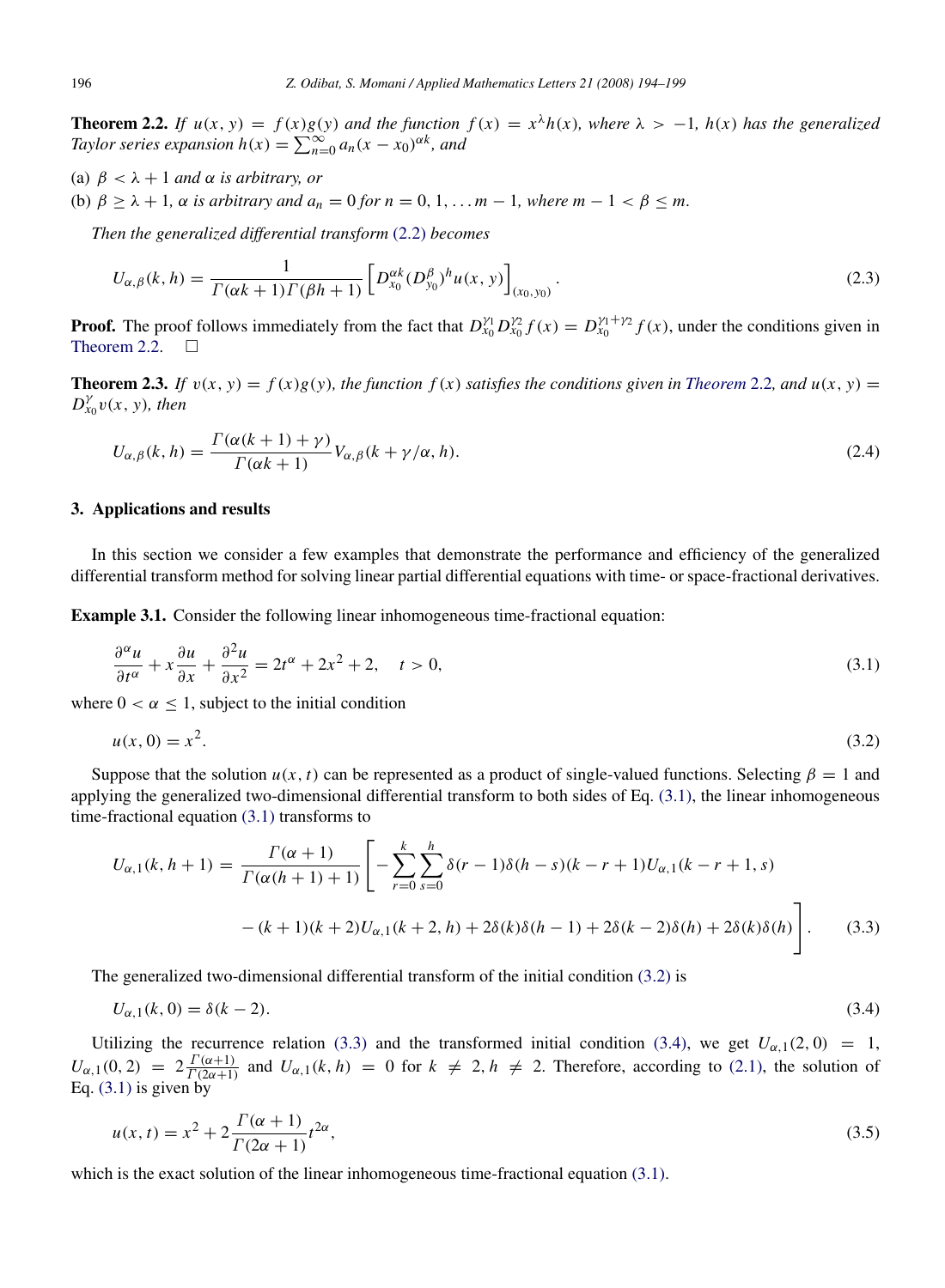Table 1 The first components of  $U_{1,1/2}(k, h)$  for Eq. (3.6)

|                  | $U_{1,1/2}(0,h)$ | $U_{1,1/2}(1,h)$ | $U_{1,1/2}(2,h)$ | $U_{1,1/2}(3,h)$            | $U_{1,1/2}(4,h)$ | $U_{1,1/2}(5,h)$            |
|------------------|------------------|------------------|------------------|-----------------------------|------------------|-----------------------------|
| $U_{1,1/2}(k,0)$ |                  |                  |                  | $\overline{\Gamma(5/2)}$    |                  | $\overline{\Gamma(7/2)}$    |
| $U_{1,1/2}(k,1)$ | $-1$             |                  | —                | T(5/2)                      |                  | T(7/2)                      |
| $U_{1,1/2}(k,2)$ | $\overline{2!}$  |                  | $\overline{2!}$  | $2! \Gamma(5/2)$            |                  | $2! \Gamma(7/2)$            |
| $U_{1,1/2}(k,3)$ | $-\frac{1}{3!}$  |                  | $-\frac{1}{3!}$  | $\overline{3! \Gamma(5/2)}$ |                  | $\frac{1}{3! \Gamma(7/2)}$  |
| $U_{1,1/2}(k,4)$ | $\overline{4!}$  |                  | $\overline{4!}$  | $\overline{4! \Gamma(5/2)}$ |                  | $\overline{4! \Gamma(7/2)}$ |
| $U_{1,1/2}(k,5)$ | $-\frac{1}{5}$   |                  |                  | $\frac{1}{5! \Gamma(5/2)}$  |                  | $\frac{1}{5! \Gamma(7/2)}$  |

Example 3.2. Consider the following linear space-fractional telegraph equation:

$$
\frac{\partial^{1.5} u}{\partial x^{1.5}} = \frac{\partial^2 u}{\partial t^2} + \frac{\partial u}{\partial t} + u, \quad x > 0,
$$
\n(3.6)

subject to the initial conditions

$$
u(0, t) = \exp(-t), \qquad u_x(0, t) = \exp(-t). \tag{3.7}
$$

Suppose that the solution  $u(x, t)$  can be represented as a product of single-valued functions,  $u(x, t) = v(x)w(t)$ where the function  $v(x)$  satisfies the conditions given in Theorem 2.2. Selecting  $\alpha = 1$ ,  $\beta = 0.5$  and applying the generalized two-dimensional differential transform to both sides of Eq. (3.6), the linear space-fractional telegraph equation (3.6) transforms to

$$
U_{1,1/2}(k+3,h) = \frac{\Gamma(k/2+1)}{\Gamma(k/2+5/2)} \times \left[ (h+1)(h+2)U_{1,1/2}(k,h+2)(h+1)U_{1,1/2}(k,h+1) + U_{1,1/2}(k,h) \right].
$$
 (3.8)

The generalized two-dimensional differential transforms of the initial conditions (3.7) are given by

$$
U_{1,1/2}(0, h) = (-1)^{h} / h!,
$$
  
\n
$$
U_{1,1/2}(1, h) = 0,
$$
  
\n
$$
U_{1,1/2}(2, h) = (-1)^{h} / h!.
$$

Utilizing the recurrence relation (3.8) and the transformed initial conditions, the first few components of  $U_{1,1/2}(k, h)$  are calculated and given in Table 1.

Therefore, from (2.1), the approximate solution of the linear space-fractional Telegraph equation (3.6) can be derived as

$$
u(x,t) = \left(1 - t + \frac{1}{2!}t^2 - \frac{1}{3!}t^3 + \frac{1}{4!}t^4 - \frac{1}{5!}t^5\right) + \left(1 - t + \frac{1}{2!}t^2 - \frac{1}{3!}t^3 + \frac{1}{4!}t^4 - \frac{1}{5!}t^5\right)x
$$
  
+ 
$$
\left(1 - t + \frac{1}{2!}t^2 - \frac{1}{3!}t^3 + \frac{1}{4!}t^4 - \frac{1}{5!}t^5\right)\frac{x^{1.5}}{\Gamma(5/2)}
$$
  
+ 
$$
\left(1 - t + \frac{1}{2!}t^2 - \frac{1}{3!}t^3 + \frac{1}{4!}t^4 - \frac{1}{5!}t^5\right)\frac{x^{2.5}}{\Gamma(7/2)}, + \cdots
$$

that is

$$
u(x,t) = \exp(-t)\left(1 + x + \frac{x^{1.5}}{\Gamma(5/2)} + \frac{x^{2.5}}{\Gamma(7/2)} + \frac{x^3}{\Gamma(4)} + \frac{x^4}{\Gamma(5)} + \frac{x^{4.5}}{\Gamma(11/2)} + \cdots\right),\tag{3.9}
$$

which is the same solution as was obtained in [18] using the Adomian decomposition method.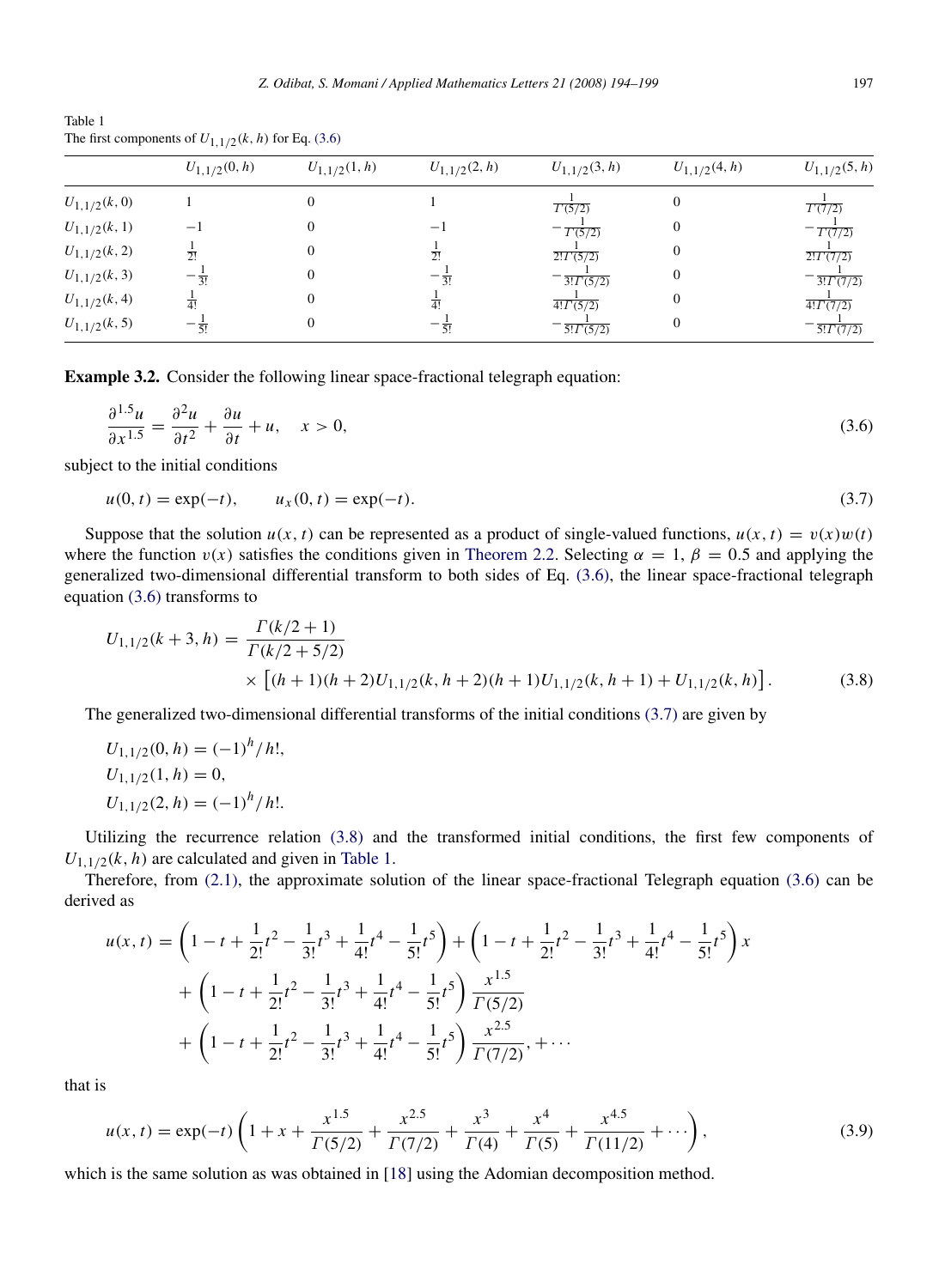| Table 2                                                    |  |  |
|------------------------------------------------------------|--|--|
| The first components of $U_{1/2,1/4}(k, h)$ for Eq. (3.10) |  |  |

|                    | $U_{1/2,1/4}(0,h)$                               | $U_{1/2,1/4}(1,h)$                                     | $U_{1/2,1/4}(2,h)$                                                 | $U_{1/2,1/4}(3,h)$                               | $U_{1/2,1/2/4}(4,h)$                             |
|--------------------|--------------------------------------------------|--------------------------------------------------------|--------------------------------------------------------------------|--------------------------------------------------|--------------------------------------------------|
| $U_{1/2,1/4}(k,0)$ | a <sub>0</sub>                                   | $a_1$                                                  | $a_2$                                                              | $a_3$                                            | $a_4$                                            |
| $U_{1/2,1/4}(k,1)$ | $\mathbf{0}$                                     | $\mathbf{0}$                                           |                                                                    | $\Omega$                                         | $\Omega$                                         |
| $U_{1/2,1/4}(k,2)$ | b <sub>0</sub>                                   | b <sub>1</sub>                                         | $b_2$                                                              | bz                                               | $b_4$                                            |
| $U_{1/2,1/4}(k,3)$ | $\frac{\Gamma(7/4)}{\Gamma(5/2)\Gamma(2/4)} a_3$ | $\Gamma(8/4)$<br>$\frac{1}{\Gamma(5/2)\Gamma(3/4)}a_4$ | $\Gamma(9/4)$<br>$\frac{1}{\Gamma(5/2)} \frac{1}{\Gamma(4/4)} a_5$ | $\frac{\Gamma(10/4)}{\Gamma(5/2)\Gamma(5/4)}a_6$ | $\frac{\Gamma(11/4)}{\Gamma(5/2)\Gamma(6/4)}a_7$ |
| $U_{1/2,1/4}(k,4)$ | 0                                                | $\mathbf{0}$                                           |                                                                    | $\Omega$                                         | $\Omega$                                         |
| $U_{1/2,1/4}(k,5)$ | $\frac{\Gamma(7/4)}{\Gamma(7/2)\Gamma(2/4)}b_3$  | $\frac{\Gamma(8/4)}{\Gamma(7/2)\Gamma(3/4)}b_4$        | $\frac{\Gamma(9/4)}{\Gamma(7/2)\Gamma(4/4)}b_5$                    | $\frac{\Gamma(10/4)}{\Gamma(7/2)\Gamma(5/4)}b_6$ | $\frac{\Gamma(11/4)}{\Gamma(7/2)\Gamma(6/4)}b_7$ |

Example 3.3. Consider the following linear space–time-fractional wave equation:

$$
\frac{\partial^{1.5} u}{\partial t^{1.5}} = \frac{1}{2} x^2 \frac{\partial^{1.25} u}{\partial x^{1.25}} \quad x > 0, \ t > 0,\tag{3.10}
$$

subject to the initial conditions

$$
u(x, 0) = f(x) = \sum_{n=0}^{\infty} a_n x^n, \qquad u_t(x, 0) = g(x) = \sum_{n=0}^{\infty} b_n x^n.
$$
 (3.11)

Suppose that the solution  $u(x, t)$  can be represented as a product of single-valued functions,  $u(x, t) = v(x)w(t)$ where the functions  $v(x)$  and  $w(t)$  satisfy the conditions given in Theorem 2.2. Selecting  $\alpha = 0.5$ ,  $\beta = 0.25$  and applying the generalized two-dimensional differential transform to both sides of Eq. (3.10), the linear space–timefractional wave equation (3.10) transforms to

$$
U_{1/2,1/4}(k,h+3) = \begin{cases} \frac{1}{2} \frac{\Gamma(h/2+1)\Gamma(k/4+7/4)}{\Gamma(h/2+5/2)\Gamma(k/4+2/4)} U_{1/2,1/4}(k+3,h), & k \ge 2\\ 0, & k < 2. \end{cases}
$$
(3.12)

The generalized two-dimensional differential transforms of the initial conditions (3.11) are given by

$$
U_{1/2,1/4}(k, 0) = a_k,
$$
  
\n
$$
U_{1/2,1/4}(k, 1) = 0,
$$
  
\n
$$
U_{1/2,1/4}(k, 2) = b_k.
$$

Utilizing the recurrence relation (3.12) and the transformed initial conditions, the first few components of  $U_{1/2,1/4}(k, h)$  are calculated and given in Table 2.

Therefore, from (2.1), the approximate solution of the linear space–time-fractional wave equation (3.10) can be derived as

$$
u(x,t) = \left(a_0 + b_0t + \frac{\Gamma(7/4)}{\Gamma(5/2)\Gamma(2/4)}a_3t^{3/2} + \frac{\Gamma(7/4)}{\Gamma(7/2)\Gamma(2/4)}b_3t^{5/2}\right) + \left(a_1 + b_1t + \frac{\Gamma(7/4)}{\Gamma(5/2)\Gamma(2/4)}a_4t^{3/2} + \frac{\Gamma(7/4)}{\Gamma(7/2)\Gamma(2/4)}b_4t^{5/2}\right)x^{1/4} + \left(a_2 + b_2t + \frac{\Gamma(7/4)}{\Gamma(5/2)\Gamma(2/4)}a_5t^{3/2} + \frac{\Gamma(7/4)}{\Gamma(7/2)\Gamma(2/4)}b_5t^{5/2}\right)x^{2/4} + \left(a_3 + b_3t + \frac{\Gamma(7/4)}{\Gamma(5/2)\Gamma(2/4)}a_6t^{3/2} + \frac{\Gamma(7/4)}{\Gamma(7/2)\Gamma(2/4)}b_6t^{5/2}\right)x^{3/4}, + \left(a_4 + b_4t + \frac{\Gamma(7/4)}{\Gamma(5/2)\Gamma(2/4)}a_7t^{3/2} + \frac{\Gamma(7/4)}{\Gamma(7/2)\Gamma(2/4)}b_7t^{5/2}\right)x + \cdots
$$